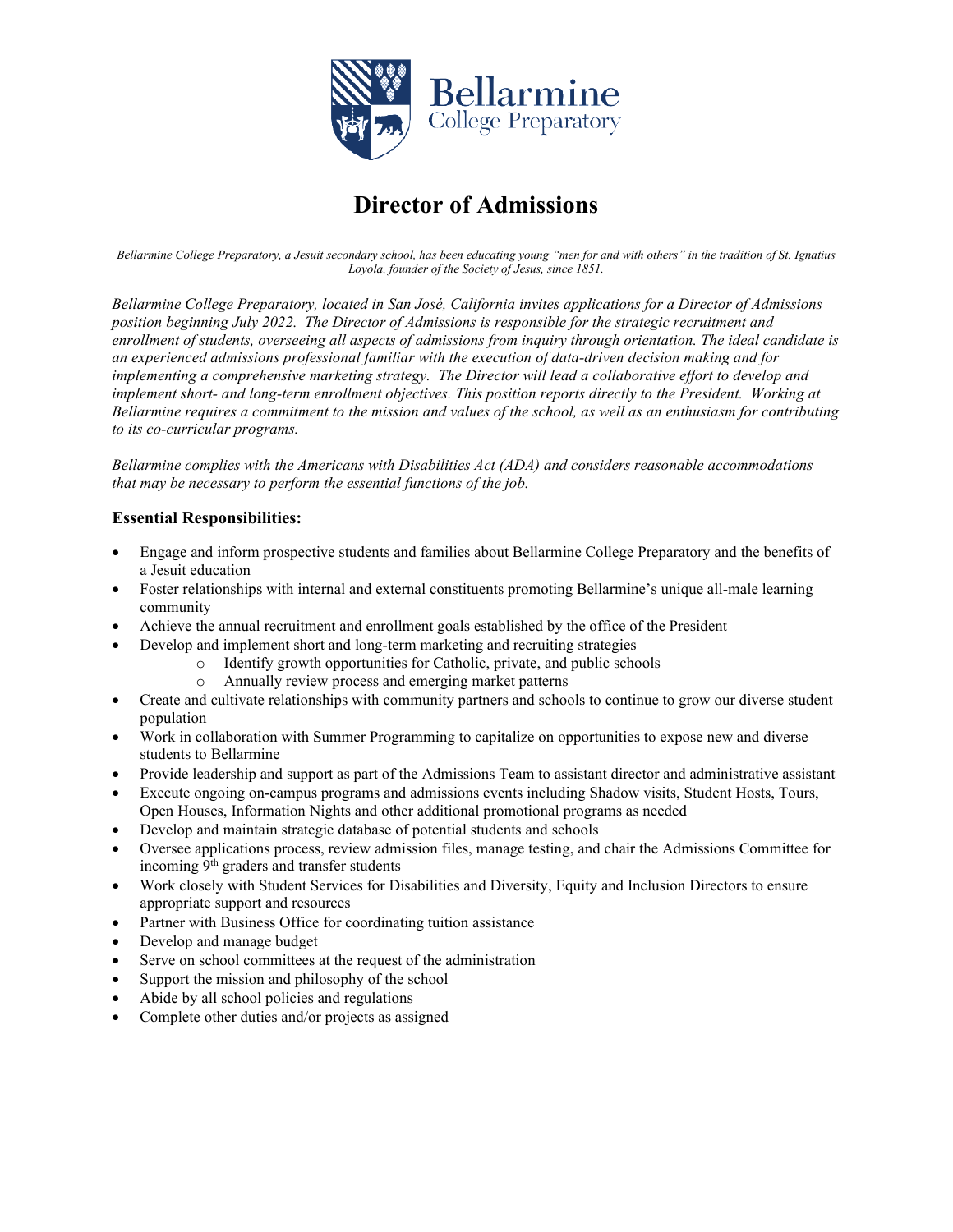

## **Minimum Qualifications/Skills:**

- Bachelor's Degree from an accredited college/university; preferably in marketing, education, business or related area
- Extensive experience in secondary or college admissions, secondary education, recruitment or marketing
- Excellent verbal and written communication skills, including the ability to express oneself clearly and concisely, and successfully interact with external and internal constituents
- Strong organizational skills which include: records and procedural management for 900+ enrollment files
- Ability to work effectively with adolescents and staff at all levels, displaying a positive attitude, demonstrating presence and self-confidence, and exhibiting motivation and drive
- Demonstrated commitment to cultural proficiency
- Proven innovator, self-directed with demonstrated ability to assume responsibility, work independently, and move work/projects to completion with minimal supervision
- Ability to prioritize and complete tasks/assignments/projects within established time frames, including the ability to stay focused and manage multiple projects/activities simultaneously
- Maintenance of a valid California driver's license and acceptable driving record, in order to drive to and from off-site meetings, activities, and events; or the ability to use other means of transportation to attend such meetings, activities, and events
- Ability to perform the job safely with respect to others, property, and individual safety

## **Preferred Qualifications:**

• 3-5 years prior experience at the middle school, high school or college level, preferably at a Jesuit or Catholic school

## **Physical Requirements:**

- Ability to lift 20 pounds, using proper lifting techniques
- Ability to sit, stand, and/or move around the classroom as needed
- Ability to safely and comfortably travel around our campus
- Ability to use a keyboard (or an alternative input device) and other office equipment
- Ability to read information in printed material on a computer screen (often for extended periods of time) and/or on a mobile device/laptop

## **General Information:**

- This role is a 3/5 position, and the school will work with the next director, depending upon their skillset, to assign other responsibilities in order to make this fulltime. As a Regular Full-Time Exempt position, the employee is expected to work as many hours as their job responsibilities require, which could include evenings and weekends
- This position is eligible for benefits
- This position has direct reports: administrative support, assistant director
- This is not a telecommuting position
- The general expectation is that this position will begin work on or about July 1st to prepare for the school year and be completed in accordance with the published school calendar or as instructed by the school's administration